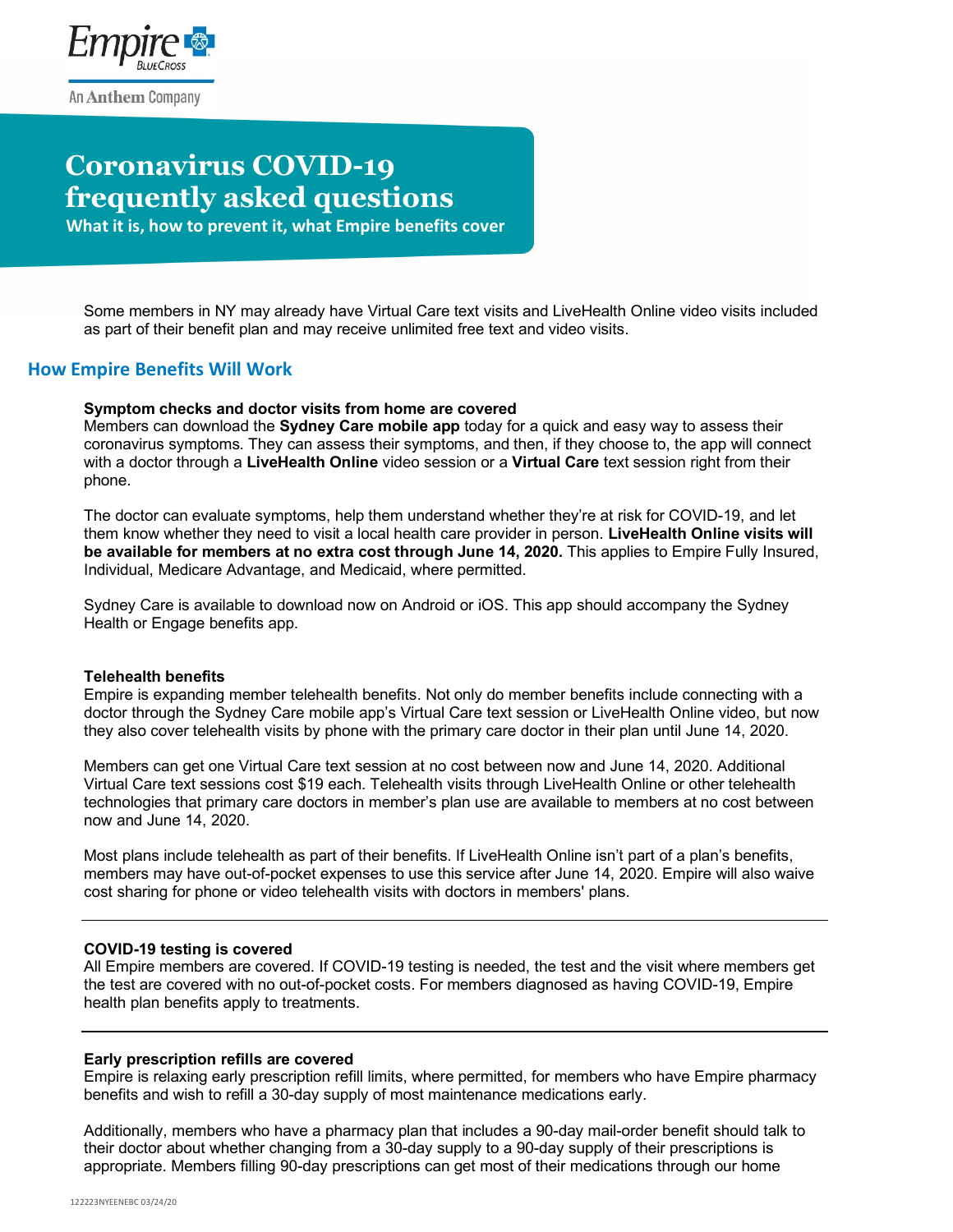delivery pharmacy. Members can call the Pharmacy Member Services number on their health plan ID card to learn more (applies only for members with Empire pharmacy benefits).

### **If there's an epidemic, how will you ensure that the doctors in the Empire plan can still provide care?**

Empire is committed to making sure members can get the care they need. We're working closely with the doctors and other health care professionals in our plans to prepare for more calls and visits. If doctors aren't available for some reason, we'll help them find alternate care. Members can go to empireblue.com or call the Member Services number on their ID card.

### **Could there be a shortage of medications people take? If so, what would they do?**

Because many drugs we rely on every day are made in China, we are constantly checking the supply of medications available to our members. If we see there could be a shortage of a certain drug, we'll find alternate medications that our members could take for about the same price.

### **About Coronavirus and COVID-19**

### **What is coronavirus and COVID-19?**

Coronavirus is a type of virus that causes respiratory illness — an infection of the airways and lungs. COVID-19 is a new strain of coronavirus. It's part of the same family of coronaviruses that includes the common cold.

### **What are the symptoms?**

The most common early symptoms appear between 2 and 14 days after being infected. Symptoms can be mild to severe. They include fever, cough, and shortness of breath.

#### **How does the virus spread?**

Right now, medical experts think that COVID-19 spreads from person-to-person through a cough, sneeze or kiss. However, since COVID-19 is a new disease, scientists around the globe are racing to learn more about it.

### **Prevention and Treatment**

#### **How to prevent infection**

The best way to prevent infection is to avoid being exposed to the virus that causes COVID-19. Check the CDC website for up-to-date information. If traveling, visit the CDC travel page for most current travel guidelines.

Good health habits can also help prevent and fight COVID-19.

- Wash hands often with soap and water for at least 20 seconds. Especially after going to the bathroom, before eating, and after blowing your nose, coughing, or sneezing.
- If soap and water aren't available, use an alcohol-based hand sanitizer with at least 60% alcohol.
- Avoid touching eyes, nose, and mouth.
- Avoid close contact with people who are sick.
- Stay home when sick. This includes staying home from work, school, errands, and travel for at least 24 hours after a fever is gone.
- Cover a cough or sneeze with a tissue, throw the tissue in the trash, and wash hands.
- Clean and disinfect frequently touched objects and surfaces like phones, keyboards, and doorknobs.
- Get plenty of sleep, be physically active, drink lots of fluids, and eat nutritious food.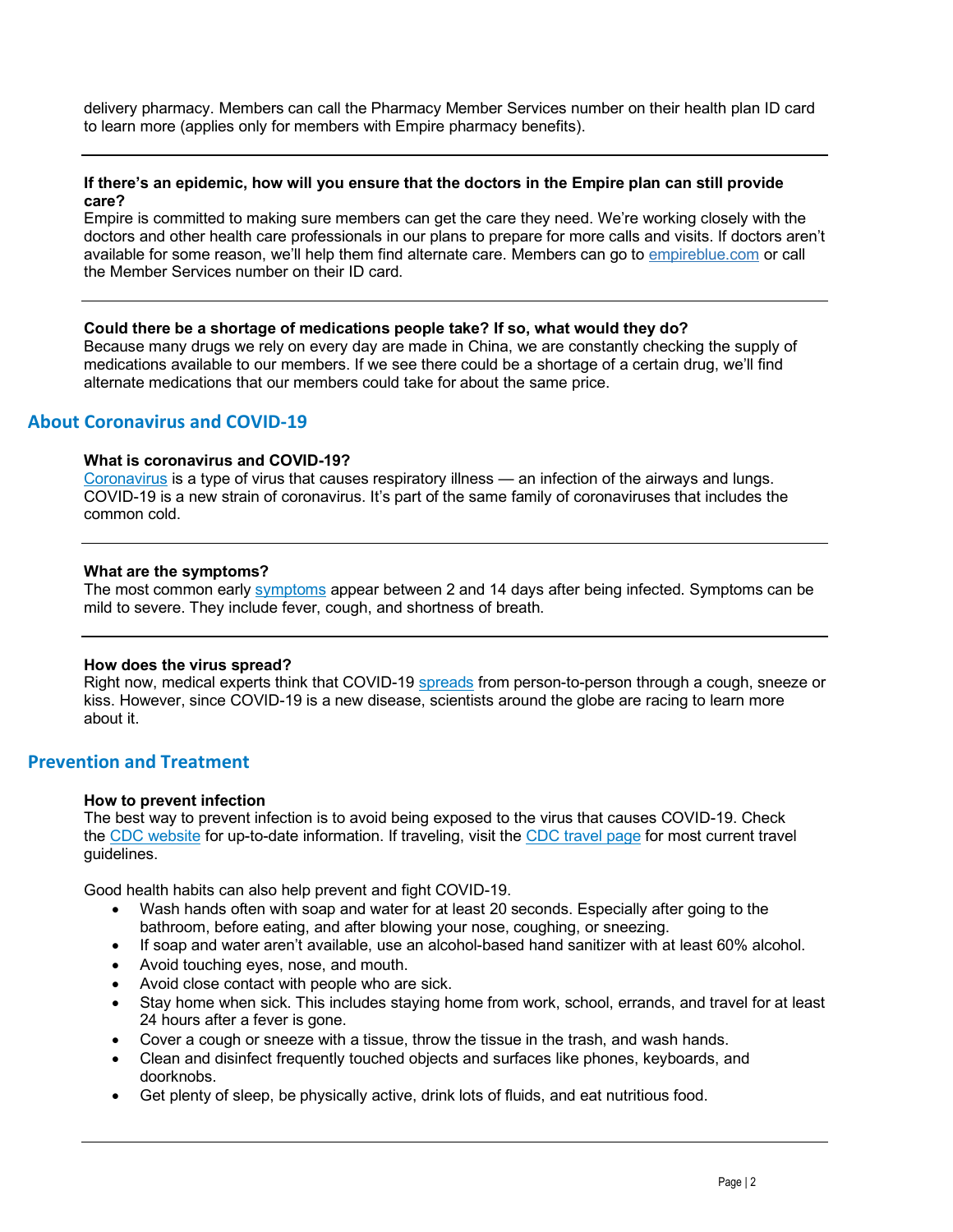### **What if individuals are sick with COVID-19?**

Individuals exposed to COVID-19 who develop a fever and symptoms of respiratory illness, such as cough or difficulty breathing, should contact their doctor immediately. Empire members can log in at **empireblue.com** to use LiveHealth Online and connect with a board-certified doctor via video at no cost through June 14, 2020, or chat with a doctor via text through the Sydney Care app. To help prevent the disease from spreading to people in the community, follow these CDC recommendations.

#### **Do individuals need to wear a facemask?**

It's best to follow the CDC's recommendations for using a facemask. CDC information for household members and caregivers can be found here.

### **Are there any prescription drugs to treat COVID-19?**

Right now, there are no prescription drugs that are approved to treat this virus. Scientists are working quickly to develop treatment, so we are closely monitoring CDC and World Health Organization (WHO) guidance for updates on the best treatments.

### **Are there any vaccines available to prevent COVID-19?**

Not yet. Several vaccines are being tested, but they're still in the very early stages of development. After that, they'll need to go through clinical trials to be sure they are both safe and effective before they'd be ready for the public.

### **Safety and Preparedness**

### **What is Empire doing to prepare?**

Empire is monitoring COVID-19 developments and what they mean for our associates and those we serve. We are fielding questions about the outbreak from our customers, members, providers, and associates. Additionally, our clinical team is actively monitoring external queries and reports from the Centers for Disease Control and Prevention to help us determine what, if any, action is necessary on our part to further support our stakeholders. Empire has a business continuity plan for serious communicable disease outbreaks, inclusive of pandemics, and will be ready to deploy the plan if necessary.

### **Does Empire have a business continuity plan in the event of a pandemic?**

Empire maintains a comprehensive enterprise wide business continuity program that aligns business requirements of our operating units and related support areas to help us meet our commitments following an "unplanned event." This plan includes strategies for a "People Unavailable" event, including a pandemic, to help us continue critical business processes to meet our customer commitments. Response to and mitigation of such an event can include leveraging our broad geographic footprint, work from home capability, increased personal hygiene and additional building hygiene measures and frequency, travel restrictions, isolation of personnel, and limiting access to and travel between our facilities. All of this is documented in established policies and procedures to support crisis response measures, such as during a pandemic threat.

#### **Is Empire encouraging broader use of telehealth assuming the virus spreads?**

We are recommending members use telehealth when they can, as it prevents them from spreading a virus and can help protect them from getting a virus while waiting with others at a physical facility. Members can use LiveHealth Online at no cost until June 14, 2020. They can visit empireblue.com secure portal to use LiveHealth Online and connect with a board-certified doctor via live chat or video. This includes visits with a mental health professional.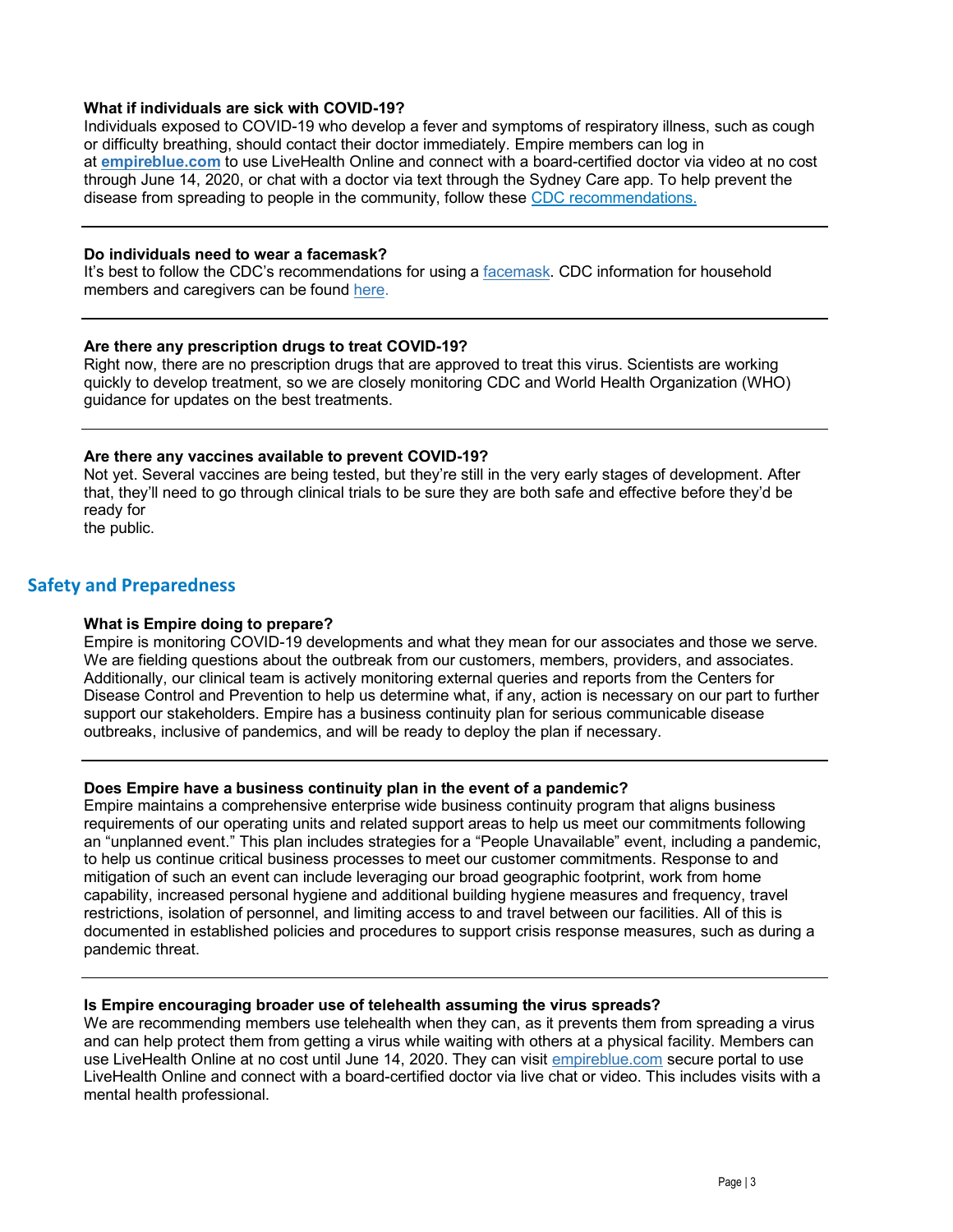## **Employer Impact**

#### **How will Empire address open enrollment over the next several months for clients who do not have online resources?**

The team is developing virtual open enrollment options and will share them when available. Members can call the number on their Member ID card to confirm coverage.

### **Why is it important to refer to the CDC for questions related to COVID-19?**

The COVID-19 outbreak is an emerging, rapidly evolving situation and CDC provides updated information as it becomes available, in addition to updated guidance.

The CDC is an official, public and national source of information and acts as a clearinghouse for information and reporting on infectious disease as it is constantly evolving. As part of the US Department of Health and Human Services, its mission is to protect America from health, safety and security threats, both foreign and in the United States.

#### **What can employers do?**

Employers should check the CDC page for interim guidance for businesses and employers for information on strategies that can be used to prevent the spread of COVID-19 and keep employees safe.

**How does the CDC recommend local governments and communities prepare for a pandemic?** The CDC has developed pandemic preparedness resources that are available here.

### **Privacy**

### **Can Empire provide my company with information regarding COVID-19 cases within our member population?**

Applicable law limits Empire's ability to share an individual's protected health information with an employer absent an authorization or certain extenuating circumstances. As a result, Empire is limited by law in its ability to disclose individual's protected health information to an employer.

HIPAA permits limited disclosure of protected health information to group health plan representatives if:

- The requestor is a group health plan representative and,
- The purpose of the request is related to the operations of the health plan.

Under the current circumstances, information regarding COVID diagnoses is unlikely to relate to the health plan's operations. Nevertheless, when receiving such requests, we will inquire about the nature of the request and the requestor's role to determine what protected health information, if any can be disclosed.

Most importantly, Empire may not have records indicating any affirmative medical diagnosis. We recommend that employer groups concerned about the virus work with relevant regional and national public health authorities to remain apprised of any developments.

**Can an employer receive information on the number of claims — but not specific names — for COVID-19 tests and related services?**

No. Currently, it may be possible to identify someone specifically even if, for example, their name is not shared. We recommend checking in with local health authorities to understand the total number of cases in any given area.

### **Benefit Coverage Questions**

**Will Empire cover member out-of-pocket costs for testing and related visits for COVID-19?**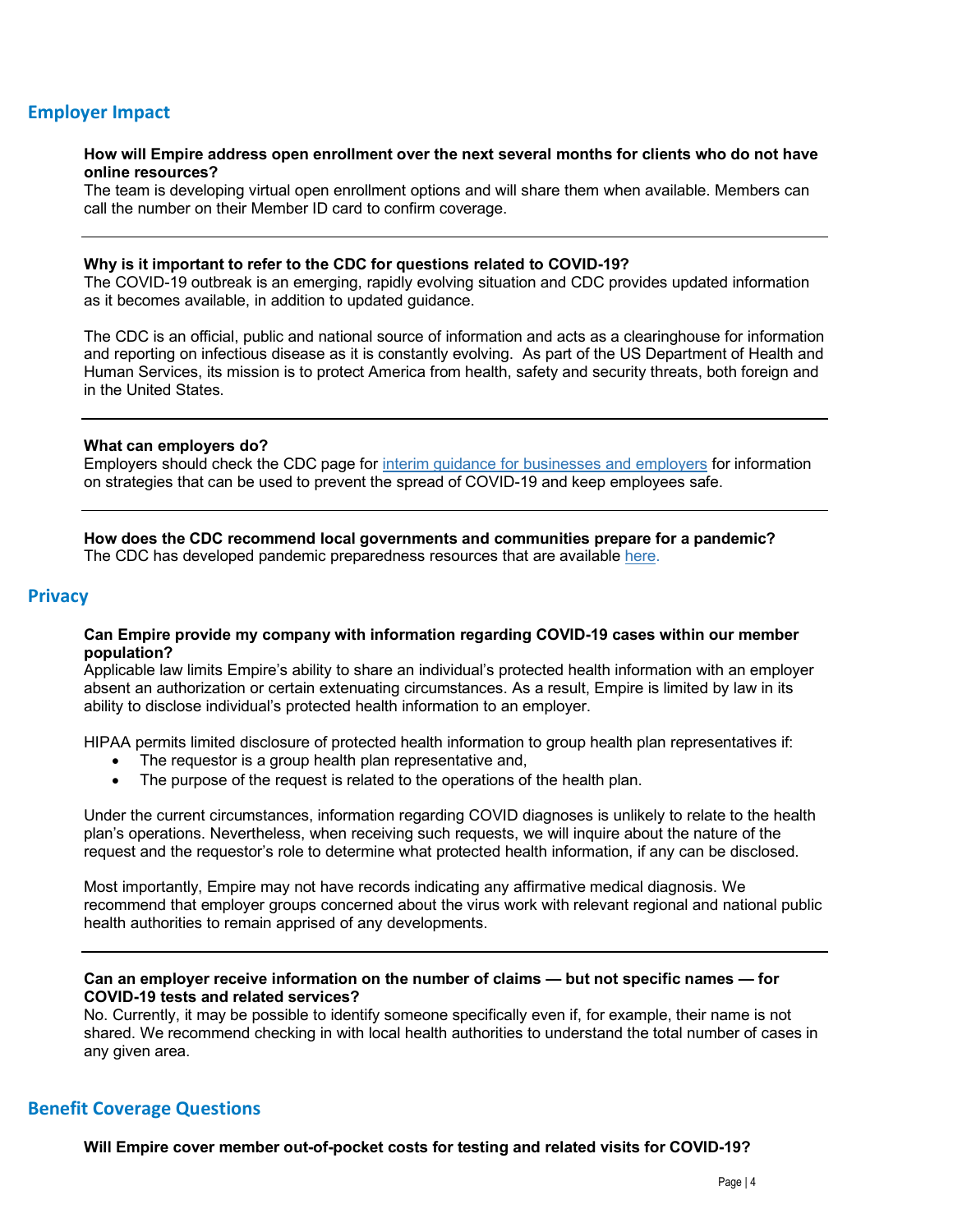Out-of-pocket expenses—inclusive of copays, coinsurance and deductibles for COVID-19—are waived for tests and related visits, including visits to determine if testing is needed. Test samples may be obtained in many settings including a doctor's office, urgent care, ER or even drive-thru testing once available. While a test sample cannot be obtained through a telehealth visit, the telehealth provider can help you get to a provider who can do so. The waivers apply to members who have individual, employer-sponsored, Medicare and Medicaid plans.

Also, Empire will waive member cost share for telehealth visits, including visits for behavioral health, for our Fully Insured employer, individual, and Medicare Advantage plans, and where permissible, Medicaid plans. Self Insured plan sponsors will have the choice to participate.

Cost sharing will be waived for members using Empire's telemedicine service, LiveHealth Online, as well as care received from other providers delivering virtual care will be waived for 90 days, beginning March 17. Co-pays for acute and behavioral telehealth visits for health conditions will be waived.

For additional services, members will pay any out-of-pocket expenses their plan requires, unless otherwise determined by state law or regulation. Members can call the number on the back of their identification card to confirm coverage. Providers should continue to verify eligibility and benefits for all members prior to rendering services.

Self Insured plans no longer have the option not to waive out-of-pocket member expenses for the diagnostic test and the visit associated with the test, as laid out in the federal mandate.

### **Is Empire waiving out-of-pocket expenses when a member needs health care services from a doctor or hospital related to COVID-19 that doesn't involve diagnostic testing?**

No, the waiver of out-of-pocket expenses relates to testing and visits, including visits to determine if testing is needed, that are related to testing. For care unrelated to COVID-19 test or the visit associated with the test, members will pay any out-of-pocket expenses their plan requires, unless otherwise determined by state law or regulation.

There is an exception. Empire will waive any member cost share for telehealth visits, including visits for mental health, for our Fully Insured employer, individual, Medicare and Medicaid plans for 90 days as of March 17. Cost sharing will be waived for members using Empire's telemedicine service, LiveHealth Online, as well as telehealth received from other in network providers. Self Insured plan sponsors will have the choice to participate.

### **Do the waivers apply to out-of-network providers for testing and non-telehealth visits?**

Out-of-network will be covered for any visits up until the allowed amount. Cost shares will be waived and the out-of-network provider will be paid the allowed amount. If there is balance billing, members can appeal.

### **Will cost shares associated with testing and related services be waived for members enrolled in high-deductible health plans with HSAs?**

Cost shares associated with testing and related services will be waived for members enrolled in highdeductible health plans (HDHP) with HSAs. Such cost share waivers will not jeopardize the status of the plan as an HDHP based on the recent IRS guidance issued March 11, 2020. We are waiting for guidance on any tax impact to members using telehealth visits unrelated to COVID-19 testing or treatment.

### **If a member is treated for COVID-19 outside the United States, will coverage apply and will out-ofpocket waivers apply?**

Yes, a member's regular coverage would apply for testing and treatment of COVID-19, just like it does in the United States. Out-of-pocket expenses for the focused test used to diagnose COVID-19 and the visit related to the test will be waived for members—specifically, individual, Medicare and Medicaid members and other Fully Insured plans. Empire recommends Self Insured customers waive member out-of-pocket costs for the COVID-19 diagnostic test and the related visit.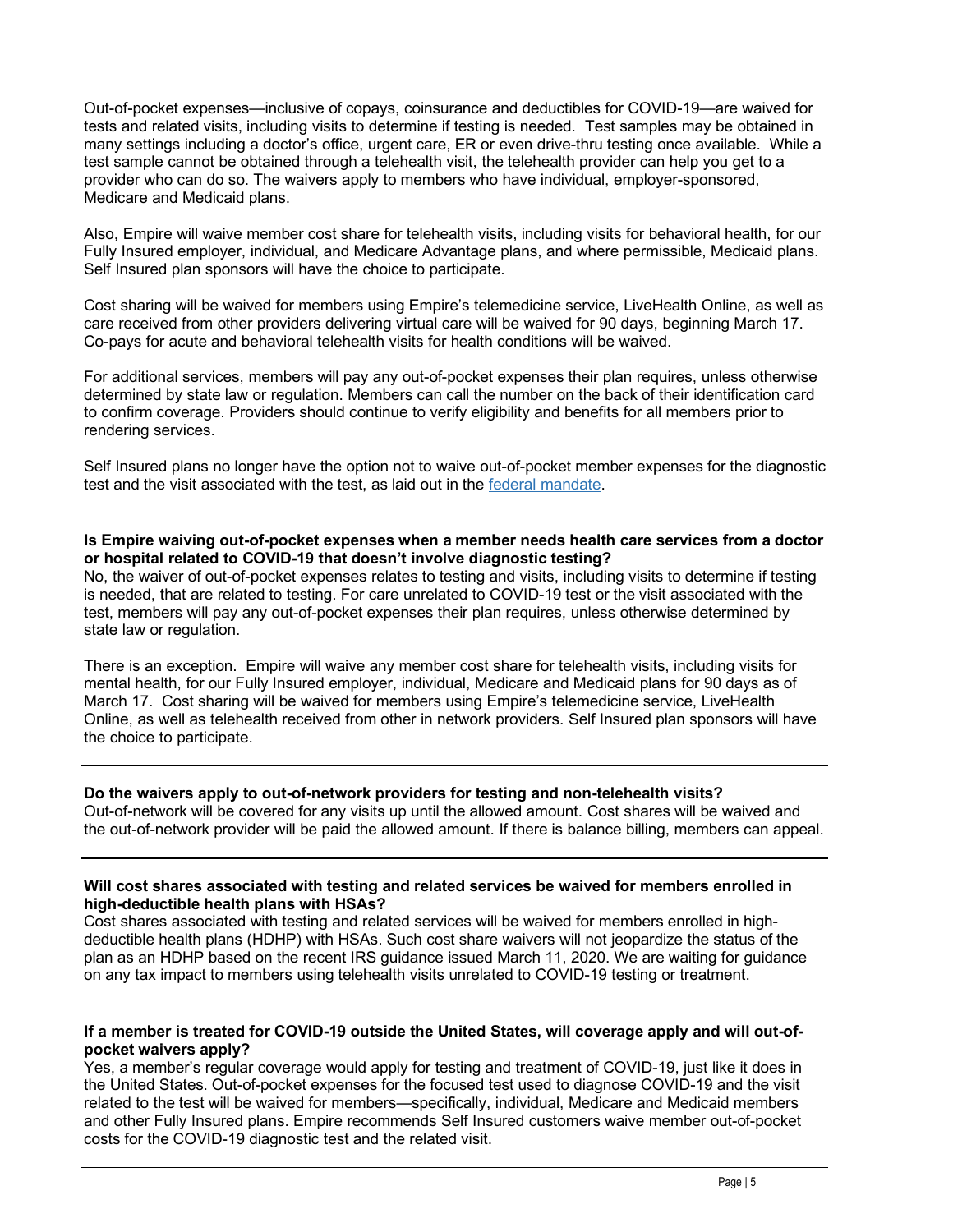### **What diagnosis codes would be appropriate to consider for a patient with known or suspected COVID-19?**

The CDC has provided coding guidelines related to COVID-19.

### **In case of mass epidemic, how can you ensure that your contracted providers can still provide services?**

Empire is committed to working with and supporting its contracted providers. Our benefits already state that if members do not have appropriate access to network doctors that we will authorize coverage for out-ofnetwork doctors as medically necessary.

In addition, Empire's telehealth provider, LiveHealth Online, is another safe and effective way for members to see a doctor to receive health guidance related to COVID-19 from their home via mobile device or a computer with a webcam.

### **Are you aware of any limitations in coverage for treatment of an illness/virus/disease that is part of an epidemic?**

Our standard contracts do not have exclusions or limitations on coverage for services for the treatment of illnesses that result from an epidemic.

### **What is the effective date for the changes in cost-share coverage?**

For Fully Insured customers impacted by state level public health emergency mandates, the date will be when the mandate became effective. For Self Insured customers implementing the recommended approach, the effective date will be retroactive to Jan. 1, 2020 to include COVID-19 services that may have occurred before testing became commercially available in March.

### **Are there limitations in coverage for treatment of an illness/virus/disease that is part of an epidemic in Empire's stop-loss policies?**

Our standard contracts do not have exclusions or limitations on coverage for services for the treatment of illnesses that result from an epidemic.

### **Pharmacy**

### **What is IngenioRx doing to address potential drug shortages related to the current COVID-19 outbreak?**

- IngenioRx is carefully monitoring the global drug supply for any disruptions related to COVID-19 and, at the present time we have not identified any disruptions that would affect members' abilities to fill their prescriptions through either our mail order facility or our retail networks.
- Additionally, the Food and Drug Administration is closely monitoring medications for any potential supply chain disruptions.
	- $\circ$  The FDA has indicated that it has received notice from a drug manufacturer that production of one drug has been impacted but the name of the drug has not been released. The FDA has been clear that there are several therapeutic alternatives for this drug that have not been impacted.
- Given the evolving nature of the outbreak, we will continue to monitor the situation and will work to address issues as they arise.

### **Telehealth, Sydney Care and 24/7 NurseLine**

#### **Is Empire encouraging broader use of telehealth assuming the virus spreads?**

We are recommending members use telehealth when they can as it reduces the burden on the healthcare system, prevents members from spreading a virus and can help protect them from getting a virus while waiting with others at a physical facility.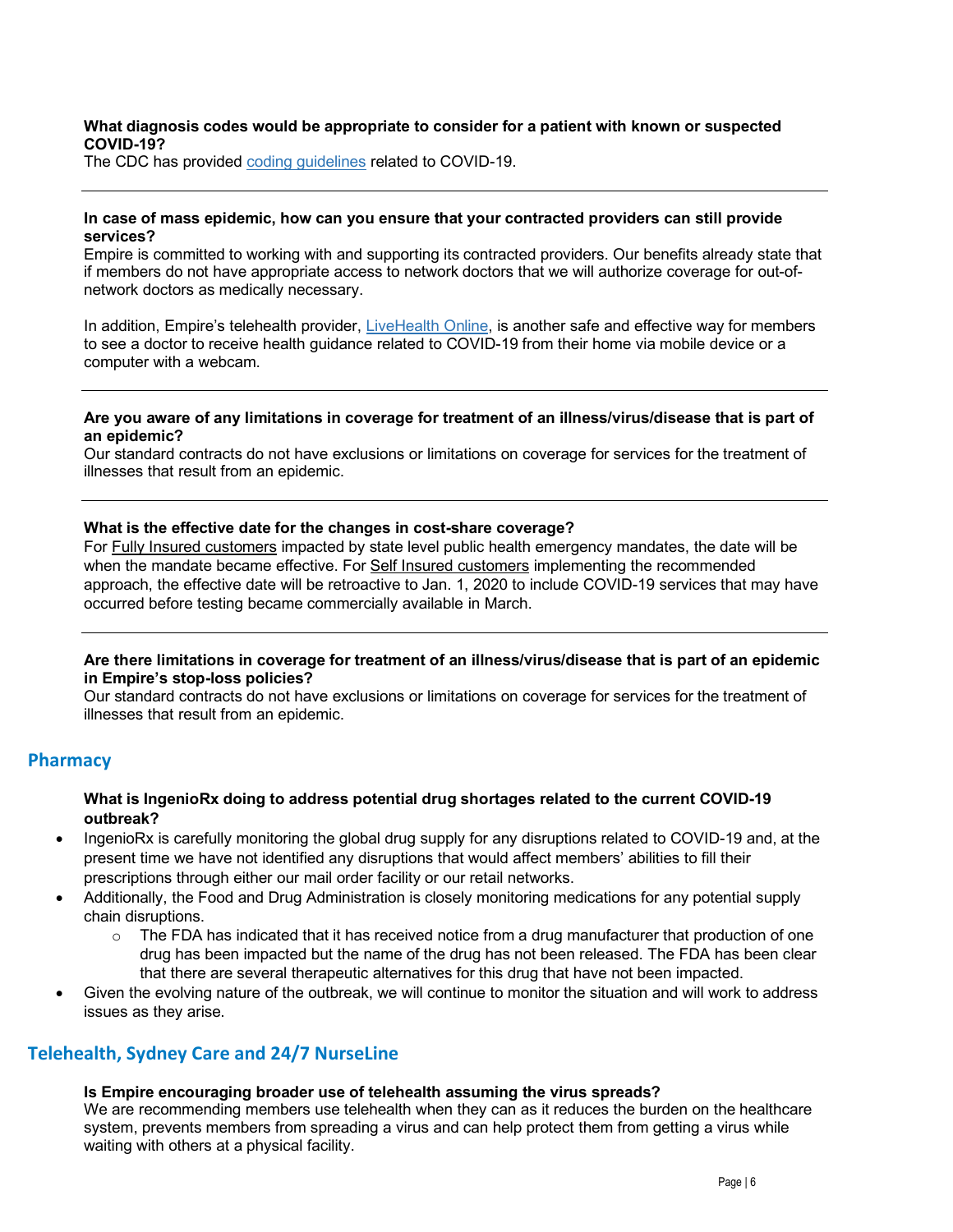We also encourage members to access our SydneyCare app at no cost. The app includes a *Coronavirus Assessment,* that can help members quickly and safely evaluate their symptoms and assess their risk and then communicate with a doctor to address additional questions. Members can download the Sydney Care app on Android or iOs.

### **Is Empire's vendor, LiveHealth Online, prepared for the number of visits that will increase to telehealth?**

As there is a heightened awareness of COVID-19 and more cases are being diagnosed in the United States, LiveHealth Online is increasing physician availability and stands ready to have doctors available to see the increase in patients, while maintaining reasonable wait times. They have added a call back function available at peak hours.

### **Why is telehealth a good option to receive individual health guidance related to COVID-19?**

We are recommending members use telehealth when they can as it prevents them from spreading a virus to others in a waiting room or clinic and can help protect them from getting a virus while waiting with others at a physical facility.

LiveHealth Online is a safe and helpful way use Empire benefits to see a doctor to receive health guidance related to COVID-19 without leaving home, using your smart phone, tablet or computer-enabled web cam.

While COVID-19 can't be confirmed through virtual or remote care, care teams can screen members, assign risk, answer questions and recommend the next steps a member should take. Patients with COVID-19 who are at low risk are treated in the home unless they are sick enough to require in-person care.

### **Is Empire waiving member copays associated with LiveHealth Online and other telehealth visits for COVID-19?**

Empire will waive member cost share for telehealth visits, including visits for mental health, for our Fully Insured employer, individual, and Medicare Advantage plans, and where permissible, Medicaid plans for 90 days, beginning March 17.

Cost sharing will be waived for members using Empire's telemedicine service, LiveHealth Online, as well as care received from other providers delivering virtual care. Co-pays for physical and behavioral telehealth visits for health conditions will be waived. Self Insured plan sponsors will have the choice to participate.

**Can members get their out-of-pocket expenses waived to see their own doctor via telehealth?** Members can get their out-of-pocket expenses waived for COVID-19 visits if their doctor uses a telehealth platform. They also can get them waived for other care needs for 90 days beginning March 17th.

### **Are there tax implications for members with HSA and certain high-deductible plans who get their copays waived for a telehealth visit?**

IRS released guidance on March 11, 2020 that allows employers to waive out-of-pocket costs for COVID-19 testing and related services for members enrolled in HSA/high deductible health plans without tax implications to members. We are still awaiting guidance related to telehealth visits unrelated to COVID-19 during the 90-day period.

### **Are out-of-pocket costs waived for Empire members who have a telehealth provider other than LiveHealth Online?**

Yes. Cost sharing will be waived for members using Empire's telemedicine service, LiveHealth Online, as well as care received from other providers delivering telehealth. This applies to members who have Medicaid, Medicare, individual and employer-sponsored plans. Self Insured plan sponsors will have the choice to participate.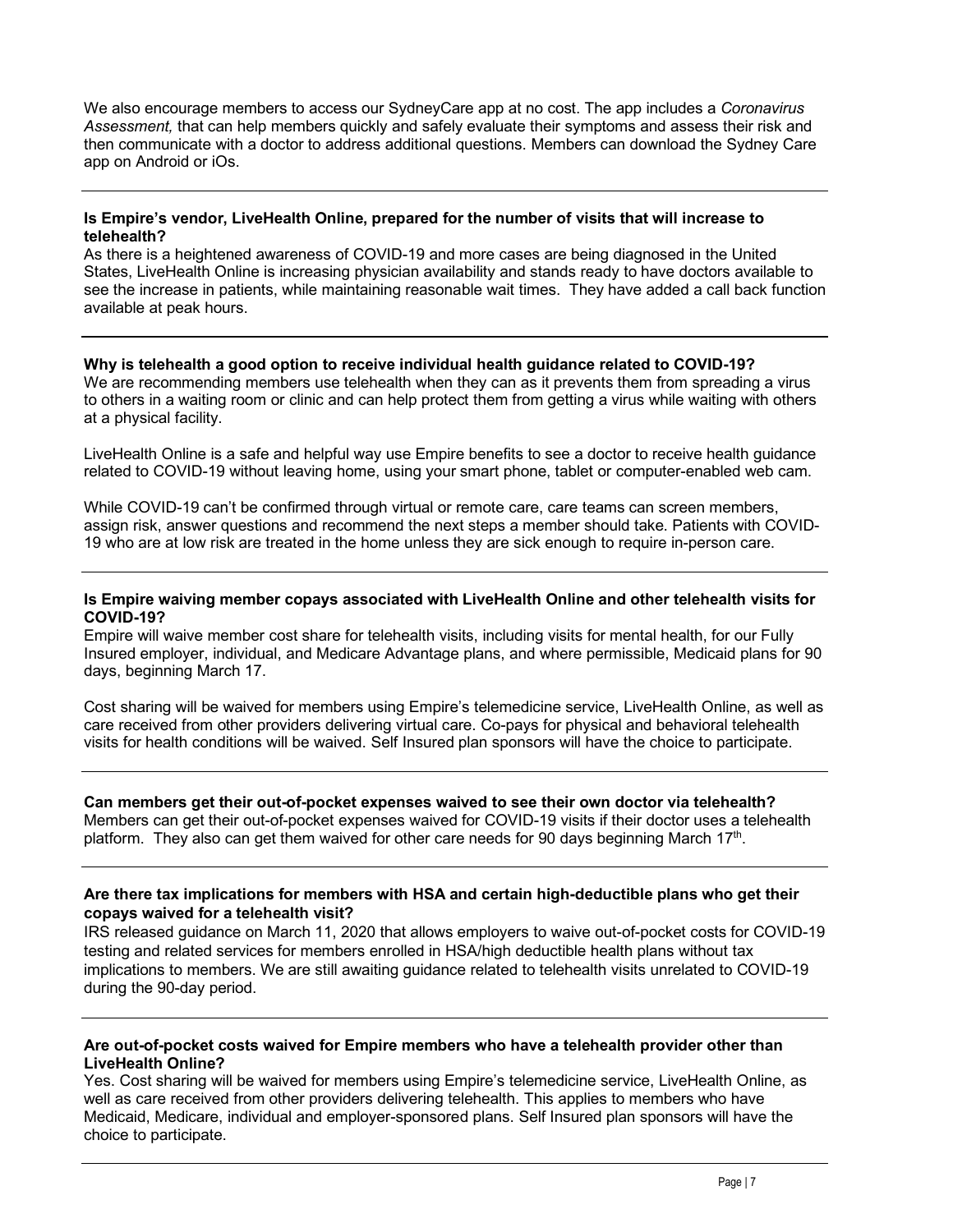### **Can members use 24/7 NurseLine if they suspect symptoms of COVID-19?**

Yes. 24/7 NurseLine has trained nurses to ask additional probing questions to members with respiratory symptoms and coached nurses to use updated HealthWise Connect COVID-19 information and the CDC web site.

- NurseLine is available to most Empire members who have Medicaid, Medicare, individual and employer-based plans.
- The number is typically on the back for the member ID card. Most Medicaid members access the service through member services.

### **What is Sydney Care?**

Sydney Care is a digital care access platform offering a suite of health services via a downloadable app, including:

- **Symptom Checker**: Personalized, AI-driven chat functionality that can understand the symptoms users indicate and provide them with knowledge about how others were diagnosed and treated. Sydney Care offers two options (below) to follow-up on the information provided during the Symptom Checker dialogue.
- **Virtual Text Visit**: Enables consumers to connect directly with a board-certified physician via text chat, should consumers desire to have a chat-based clinical evaluation. When appropriate, these physicians can prescribe medication, order lab work and/or suggest the type of specialist consumers may want to consult.
- **Virtual Video Visit**: Similar to the Virtual Text Visit, the Virtual Video Visit option through LiveHealth Online – is a secure, two-way video chat with a board-certified doctor. These physicians can also prescribe medication, order labs or make specialist recommendations.

### **How does the Sydney Care mobile app work in regards to coronavirus?**

The *Coronavirus Assessment* tool is available on the Sydney Care mobile app, which members can download at no cost.

- The *Coronavirus Assessment* is designed based on guidelines from the Centers for Disease Control and Prevention (CDC) and National Institutes of Health (NIH) to help individuals quickly and safely evaluate their symptoms and assess their risk of having COVID-19.
- Inputs provided by individual users include symptoms, recent travel and potential contact with anyone with the disease.
- Based on the results, Empire members will be able to connect directly to a board certified-doctor via the Sydney Care app who can recommend care options.

### **How do members find it?**

Sydney Care is available for Empire members to download now on Android or iOS. This app should accompany their Sydney Health or Engage benefits app. *Coronavirus Assessment* functionality is currently available.

### **Underwriting and Financial Questions**

Note: State level information may vary from what is below

**Are customers able to continue employee health benefits if part of the workforce is laid-off in response to the COVID-19 crisis?**

**Fully Insured Plans** Self Insured Plans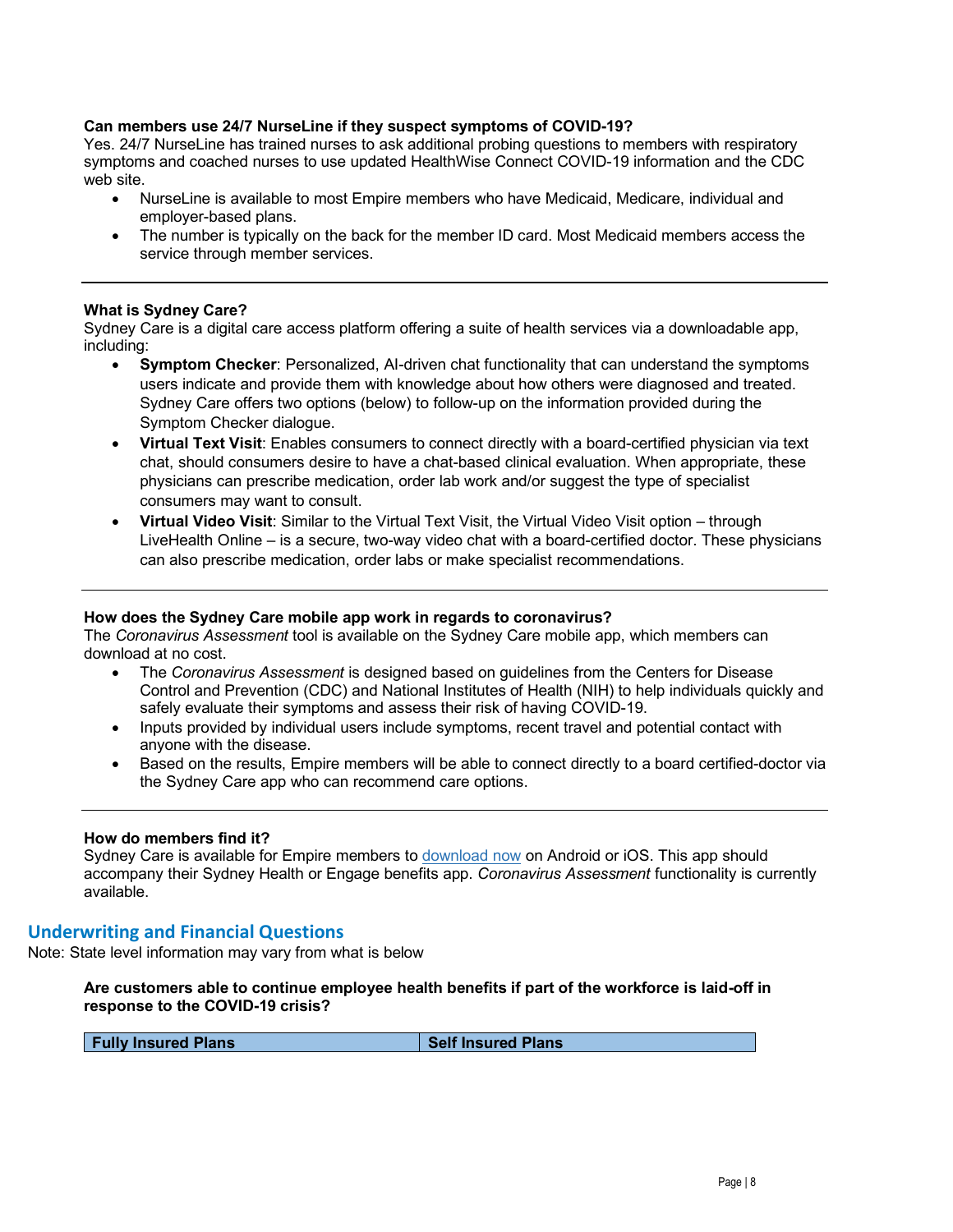| Yes. Empire's requirement for employees to      | Yes. Payment of administrative fees, claims                                                                                      |
|-------------------------------------------------|----------------------------------------------------------------------------------------------------------------------------------|
| be actively working in order to be eligible for | cost and stop loss premium is required to                                                                                        |
| coverage will be relaxed through May 31,        | continue coverage for laid-off employees who                                                                                     |
| 2020 as long as the monthly premium             | are not actively at work. This flexibility will                                                                                  |
| payment is received.                            | remain in place through 5/31/20.                                                                                                 |
| Coverage must be offered on a uniform, non-     | Coverage must be offered on a uniform, non-                                                                                      |
| discriminatory basis to all employees and       | discriminatory basis to all employees and                                                                                        |
| employee premium contributions must be the      | employee premium contributions must be the                                                                                       |
| same or less than what they were prior to the   | same or less than what they were prior to the                                                                                    |
| layoffs.                                        | layoffs.                                                                                                                         |
|                                                 | If Empire is not a customer's stop loss carrier,<br>Empire recommends verifying coverage with<br>the customer stop loss carrier. |

### **Are customers able to continue employee health benefits if the entire workforce is laid off in response to the COVID-19 crisis?**

| <b>Fully Insured Plans</b>                                                                              | <b>Self Insured Plans</b>                                                                                                                                                                           |
|---------------------------------------------------------------------------------------------------------|-----------------------------------------------------------------------------------------------------------------------------------------------------------------------------------------------------|
| Yes. If one person remains actively employed                                                            | Yes. If one person remains actively employed                                                                                                                                                        |
| and continues health benefit coverage, all                                                              | and continues health benefit coverage, all                                                                                                                                                          |
| employees laid-off will be eligible for coverage                                                        | employees laid-off will be eligible for                                                                                                                                                             |
| as long as the monthly premium payment is                                                               | coverage. Payment of administrative fees,                                                                                                                                                           |
| received.                                                                                               | claims cost and stop loss premium is required                                                                                                                                                       |
|                                                                                                         | to continue coverage for laid-off employees                                                                                                                                                         |
| Coverage must be offered on a uniform, non-                                                             | who are not actively at work.                                                                                                                                                                       |
| discriminatory basis to all employees and                                                               |                                                                                                                                                                                                     |
| employee premium contributions must be the<br>same or less than what they were prior to the<br>layoffs. | Coverage must be offered on a uniform, non-<br>discriminatory basis to all employees and<br>employee premium contributions must be the<br>same or less than what they were prior to the<br>layoffs. |
|                                                                                                         | If Empire is not a customer's stop loss carrier,<br>Empire recommends verifying coverage with<br>the customer's stop loss carrier.                                                                  |

### **Will continuation coverage be available for a customer's employees who have been laid off and are employers able to offer continuation coverage to their employees at their own expense?**

| <b>Fully Insured Plans</b>                    | <b>Self Insured Plans</b>                     |
|-----------------------------------------------|-----------------------------------------------|
| If an employer offers COBRA and if one        | If a customer offers COBRA and if one person  |
| person remains actively employed,             | remains actively employed, employees may      |
| employees may elect to continue coverage      | elect to continue coverage under COBRA by     |
| under COBRA by following the normal notice    | following the normal notice and election      |
| and election procedures.                      | procedures.                                   |
| If there are no active employees, the plan is | If there are no active employees, the plan is |
| terminated and COBRA will not be an option.   | terminated and COBRA will not be an option.   |
| However, employees will have the option to    | However, employees will have the option to    |
| enroll in individual coverage under a special | enroll in individual coverage under a special |
| enrollment period or would have the option to | enrollment period or would have the option to |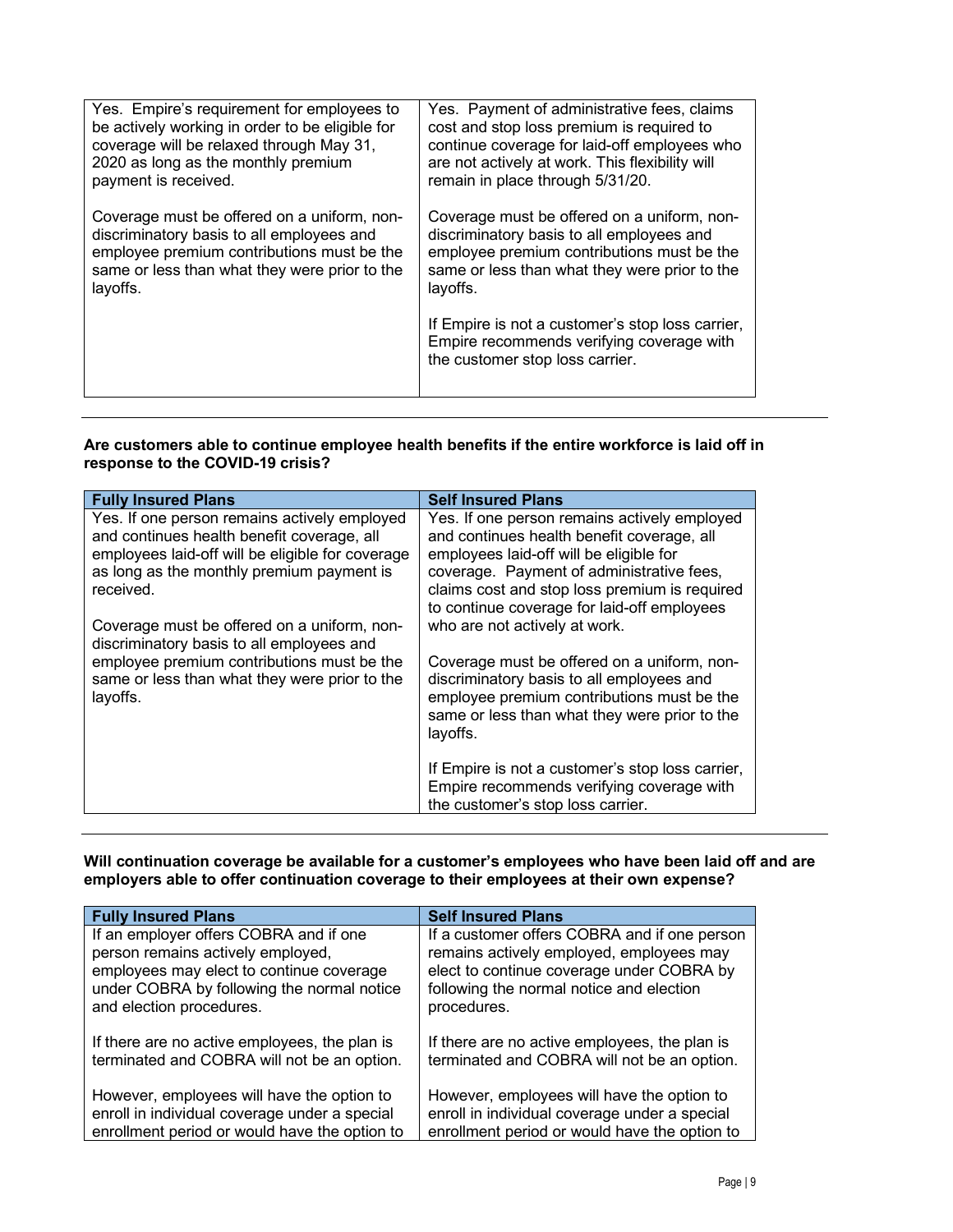| purchase a short-term plan that is subject to | purchase a short-term plan that is subject to                                                                                                                                                                                                                                                                   |
|-----------------------------------------------|-----------------------------------------------------------------------------------------------------------------------------------------------------------------------------------------------------------------------------------------------------------------------------------------------------------------|
| medical underwriting.                         | medical underwriting.                                                                                                                                                                                                                                                                                           |
|                                               | If Empire is a customer's stop loss carrier, the<br>policy will terminate if the minimum enrollment<br>of active employees threshold is not met. If<br>Empire is not a customer's stop loss carrier,<br>Empire recommends verifying coverage and<br>minimum enrollment requires with your stop<br>loss carrier. |

### **Will my rates/premium be subject to change if enrollment drops by more than 10% as a result of the COVID-19 crisis?**

Effective through May 31, 2020, if the loss of enrollment is a result of the COVID-19 crisis, rates and premiums will not change.

### **As a result of the COVID-19 crisis, will Empire renewal rate actions or quote responses be delayed or impacted?**

Empire will continue to meet renewal rate actions and / or quote expectations and do not anticipate delays or impacts.

### **If employees are losing their health insurance coverage due to being laid-off, will Empire be able to offer coverage options?**

Empire recommends employers work with their employees to assess coverage options and eligibility by going to www.healthcare.gov. Some examples of options include Medicaid or qualifying event for a special enrollment period for an ACA compliant plan. If Medicaid or ACA compliant plans are not a fit for your employee, they may also consider a short-term plan if available in their state.

### **For employees who enroll in an ACA compliant health insurance plan, how quickly will their coverage be effective?**

The qualifying event for the special enrollment period will determine the effective date of coverage. Please visit www.healthcare.gov or prospective carrier. Premium subsidies are not available for plans purchased outside of the federal exchange.

### **If employees chose to enroll in a short-term plan, how quickly will their coverage be effective?**

Short-term plans, where available, will typically be reviewed and approved by the plan's underwriters and will be effective the day after formal underwriting approval.

### **If temporarily laid-off employees return to work, will they be eligible to obtain coverage without a waiting period?**

Employees rehired by May 31, 2020 will not be subject to a waiting period.

### **Will Empire allow a premium payment grace period extension?**

We realize these are unprecedented times and want to help and support our customers where possible. If customers are having trouble making payments they should reach out to their account manager. Empire will evaluate payment extensions on a case-by case basis.

## **Life and Disability Questions**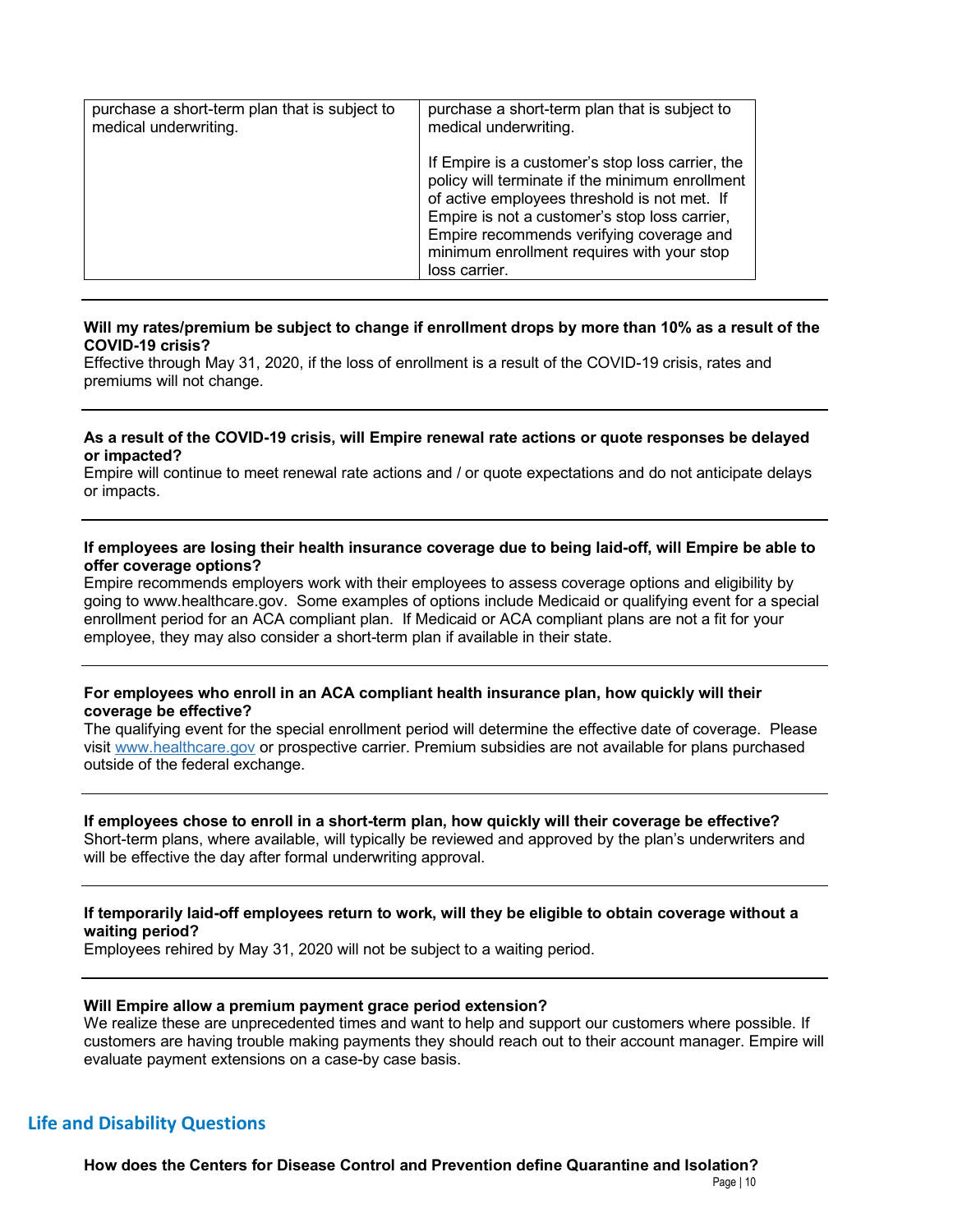Isolation and quarantine help protect the public by preventing exposure to people who have or may have a contagious disease.

- Isolation separates sick people with a contagious disease from people who are not sick.
- Quarantine separates and restricts the movement of people who were exposed to a contagious disease to see if they become sick.

**Is an individual who is quarantined but not sick or diagnosed with COVID-19 considered disabled?**  Generally, we do not consider quarantined workers to be disabled unless they have a medical condition that results in restrictions and limitations that satisfy a policy's definition of disability. Employees who have been diagnosed with COVID-19 and are unable to work will be evaluated like any other injury or illness under the contract, with clinical support/proof of disability required. All contract provisions apply.

### **Can employees continue their group disability or group life coverage if their employer closes their facility and employees are unable to work?**

Depending upon each group policy, coverage may continue but will be subject to the terms outlined in the policy that relate to temporary layoffs and leaves of absence. Furloughs will be similarly considered. For continuance of coverage, premium must continue to be paid, without interruption.

### **Do Empire's Life, Disability, FMLA/Absence, or Supplemental Health products and services cover COVID-19 related claims?**

Some Empire products cover COVID-19 related claims and will be subject to the provisions in our policies and service agreements.

### **What is considered a serious health condition?**

The Family Medical Leave Act defines serious health condition as "an illness, injury, impairment, or physical or mental condition that involves: inpatient care in a hospital, hospice, or residential medical care facility; or continuing treatment by a health care provider."

### **What happens if an employer closes their facility and employees are unable to work?**

- Employers who decide to close are responsible for decisions about wages/salary payment;
- Employees who are unable to work solely as a result of their employer's decision to close a facility would not meet the definition of "serious health condition" under the FMLA law.

### **Does Empire administer any state paid leave programs?**

We administer the New York Paid Family Leave program for many of our customers that have New Yorkbased employees.

### **Is death from COVID-19 covered by Empire's group life plans?**

Each life claim is evaluated individually in accordance to the policy. Empire's Life coverage does not have any exclusions. Our supplemental and voluntary life plans generally only exclude suicide within two years of the employee's effective date (in Missouri, one year). A life claim for death from COVID-19 will be evaluated the same as any other infectious disease.

### **Is isolation or quarantine considered a disability under Empire's life insurance premium of waiver provisions?**

- For Fully Insured groups, each case will be reviewed on its own merit, subject to the policy provisions of the disability or life policy. Employees who self-quarantine but are not diagnosed with COVID-19 will not be covered.
- For Self Insured groups, we will coordinate with the policyholder.